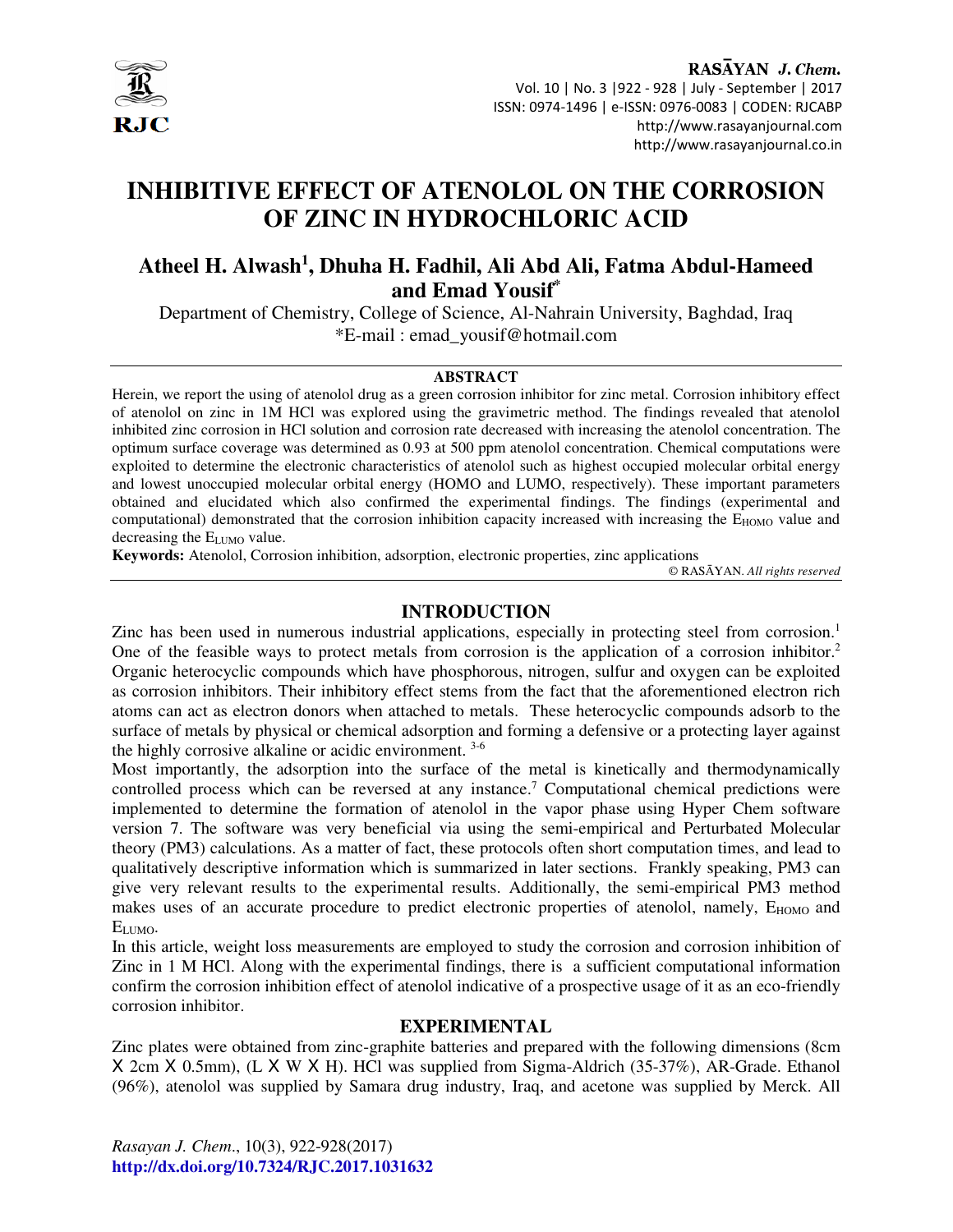chemicals were used without any further purification. Ultrapure water (18.2 $\Omega$ ) was used for preparing solutions and washing.

A stock solution of 1000 ppm atenolol in ultrapure water was prepared and then a set of (100-500 ppm) atenolol solutions were prepared by sequential dilution.

Zinc plates were washed thoroughly few times by acetone, followed by 96% ethanol and finally by ultrapure water, and then dried by a clean tissue. These plates were scrubbed by emery paper and washed also by acetone, ethanol, and water, dried by a clean tissue and stored in a desiccator until use.

The zinc plates were weighed and soaked in a 1M HCl solution over the course of 175 minutes at 25 minutes interval.

In each atenolol solution (100, 200, 300, 400, and 500ppm), a zinc plate was immersed and left to equilibrate for 60 minutes. Thereafter, the plates were immersed in 1M HCl solution and measured the weight difference for 225 minutes at 25 minutes interval and at room temperature.

The concentration of atenolol was determined via measuring the absorbance of atenolol solution using a UV-Visible spectrophotometer (Shimadzu-1601) at  $\lambda_{\text{max}} = 275$  nm. For adsorption experiments, solutions were shaken using a flask shaker (Gallenkamp) for a 25 minutes interval, placed in the centrifuge for 20 minutes at 4400 rpm and then the supernatant was put in a quartz cell (Starna, 10mm path length, open top)to measure the absorbance and then calculate the concentration of atenolol after the adsorption using Beer-Lambert equation.

#### **RESULTS AND DISCUSSION**

Determining the corrosion of zinc was achieved by employing the gravimetric method by which we monitored the weight loss in the zinc plate upon corrosion. The weight was measured at 25 minutes interval over the course of 175 minutes. The weight difference then used to calculate the corrosion rate (CR) using the following formula:

$$
CR = \Delta m / \Delta t \tag{1}
$$

Where  $\Delta m$  is the weight difference before and after the immersion in HCl, and  $\Delta t$  is the time interval. The atenolol inhibitor was introduced to the zinc in different concentrations (100, 200, 300, 400, and 500 ppm) and the weight difference was measured at 25 minutes interval over the course of 175 minutes as depicted in Fig.-1.



Fig.-1: CR versus time for the zinc in 1 M HCl (red circles) and in the presence of atenolol inhibitor at different concentrations (100-500 ppm). The error bars represent the error come from measuring the weight which is within 10% in this case.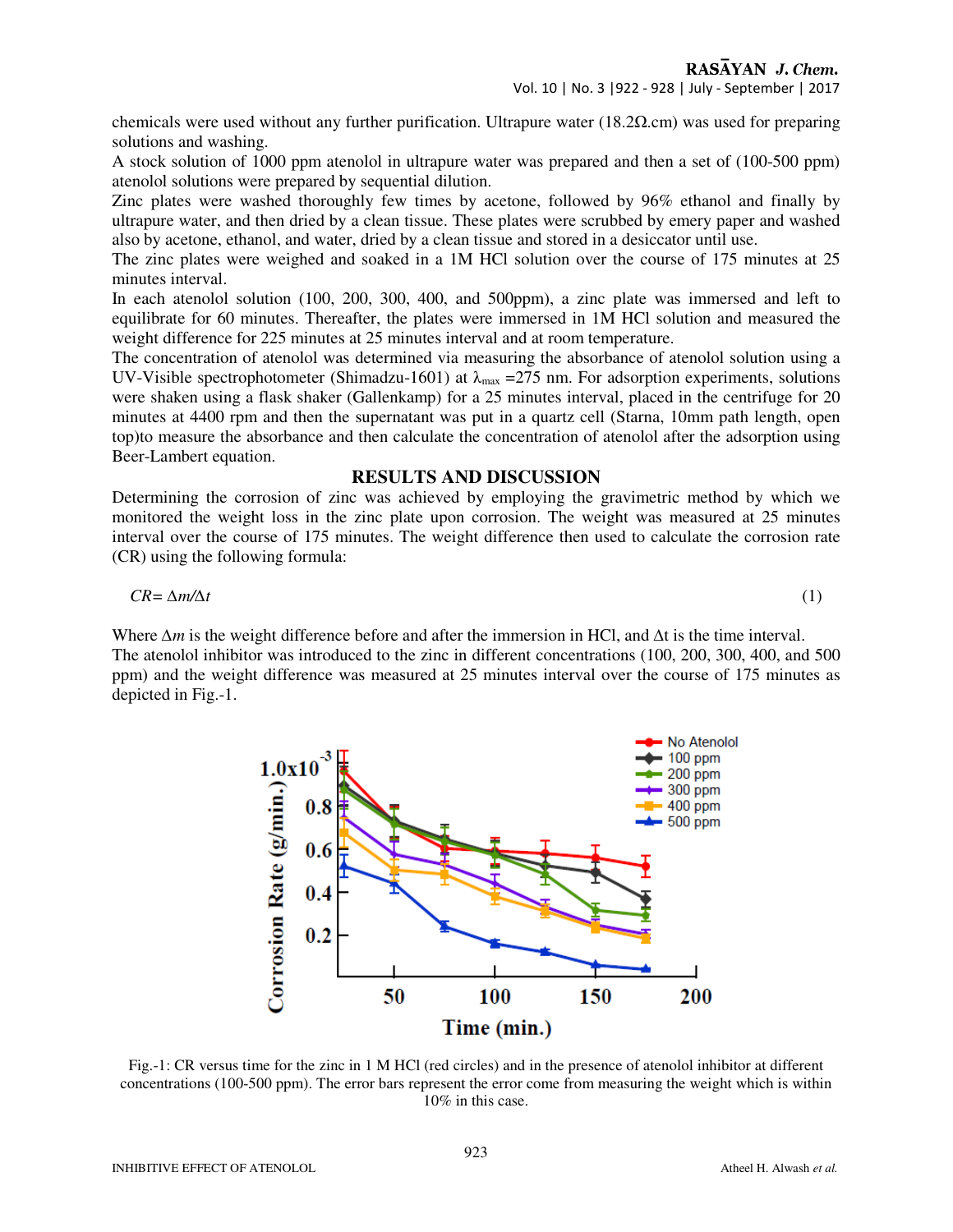#### RASAYAN J. Chem. Vol. 10 | No. 3 |922 - 928 | July - September | 2017

The CR was decreased with increasing the concentration of the atenolol which is attributed to the fact that atenolol formed a protective layer and prevented the zinc metal of being exposed to the HCl. There was a significant decrease in CR at 500 ppm in compared to the CR in the absence of atenolol which confirms that atenolol was a good inhibitor. We suppose that there are also some other reasons for that significant drop in the CR which will be discussed later on.

Another important parameter was also calculated is that the surface coverage (*ϴ*) using the following formula:

$$
\theta = 1 - (CR_{\text{w/inh}}/CR_{\text{w/o}}) \tag{2}
$$

Where  $CR_{\psi\psi n h}$ ,  $CR_{\psi\psi}$  are the corrosion rate with and without the inhibitor respectively.

The surface coverage was calculated for atenolol (100-500 ppm) which was 0.93 at 500 ppm as shown in Fig.-2. The implication behind calculating the surface coverage is that it expresses the number of adsorbed sites to the number of available sites on the zinc plate. Based on the dimensions of the zinc plate that used in this study, we calculated the surface area of the zinc plate (rectangular) which was  $3.4 \times 10^{15}$ nm<sup>2</sup>. The whole length of atenolol molecule was calculated as well which was 1.85 nm (from end to end). Thus it can be inferred that this area will enough to accommodate  $1.84 \times 10^{14}$  molecule, and that is why the 500 ppm was high enough to provide a high surface coverage which was approaching unity.



Fig.-2: CR (red triangles) and surface coverage (blue circles) versus atenolol concentration in ppm. Error bars show 10 % error due to the gravimetric method.

Based on the literature<sup>8-12</sup>, and the current findings so far, the atenolol was chemically or physically adsorbed to the zinc. According to the chemical structure of atenolol (Fig.-3a), it is quite phenomenal that the adsorption occurred between any electron rich atoms (e.g. oxygen or nitrogen). However, the scenario here is different for few reasons:

- 1. The NH2 group in the amide cannot attach to the zinc, as the lone pair of electrons is delocalized by resonance phenomenon.
- 2. The oxygen in –O– is linked to the benzene ring and its lone pair also contributed through resonance phenomenon.
- 3. There might be a possibility that zinc forms a coordinate bond with the hydroxyl group (–OH) and the  $2^{\circ}$  amine group (-NH).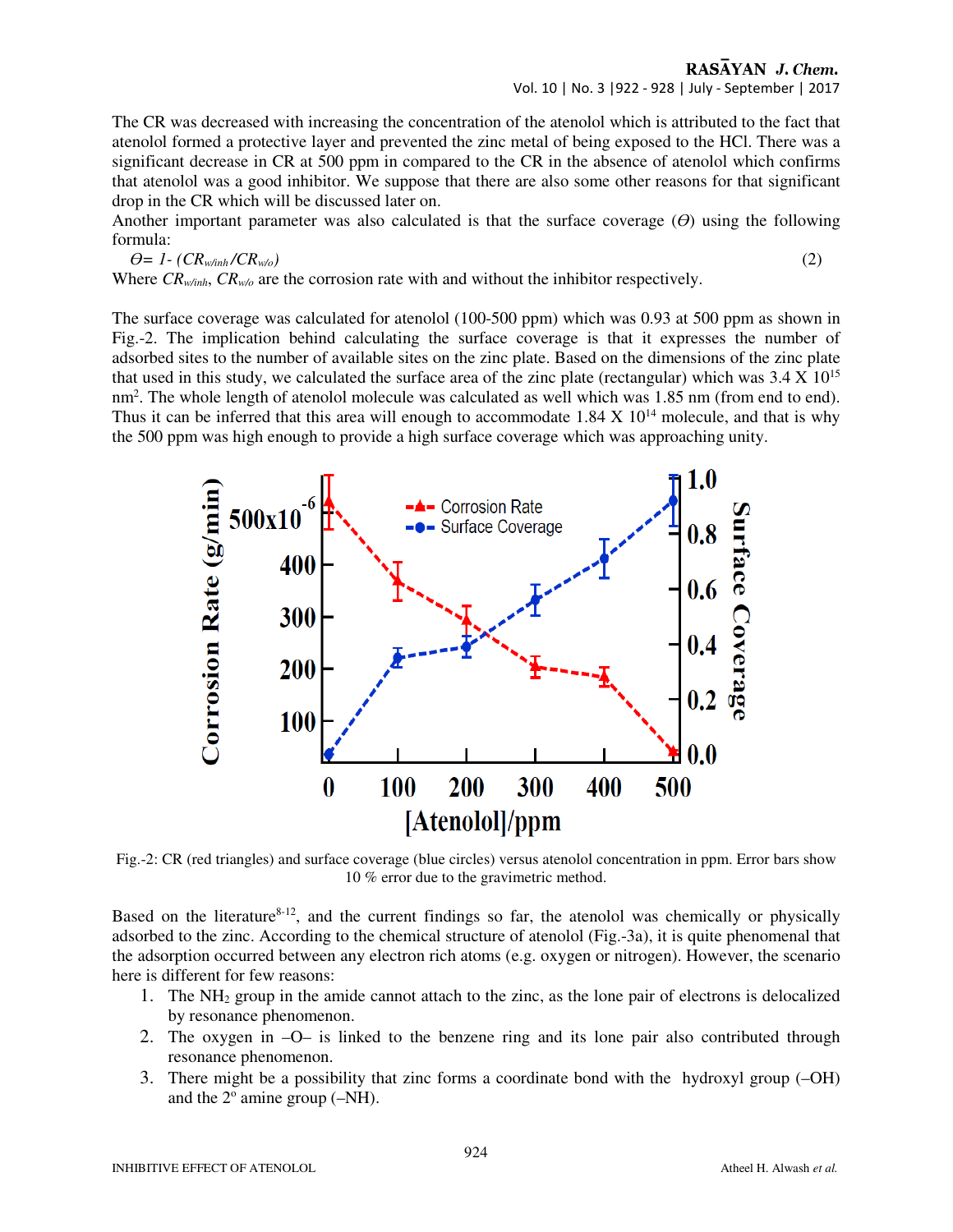Here it should be noted that the lone pairs on nitrogen and oxygen are localized. However, the suggested complex structure (Fig.-3b) can be true if the molecule configuration of atenolol was not changed in such a way that maintains the hydroxyl and  $2^{\circ}$  amine group parallel to each other.



Fig.-3: (a) The chemical structure of atenolol showing the possible adsorption sites; (b) A three-dimensional structure of atenolol with nitrogen and oxygen atoms facing the zinc plate.

Theoretically speaking, the formation of a monolayer of atenolol on zinc can be completed once the equilibrium is established as shown below in the following chemical equilibrium:



However, the adsorption of does not stop at the monolayer level, as it may continue to form a multilayer. In this regard, a salient phenomenon worth mentioning is that benzene rings can form dimers, so-called " $\pi$ -  $\pi$  stacking", as they bound by affording 2-3 k. cal/mol at a separation distance of around 0.5 nm between their aromatic nuclei.<sup>13-14</sup>.



Fig.-4: The π- π stacking between benzene rings. The structure on the left is the T-shaped, and the structure on the right is the sandwich form.

(b)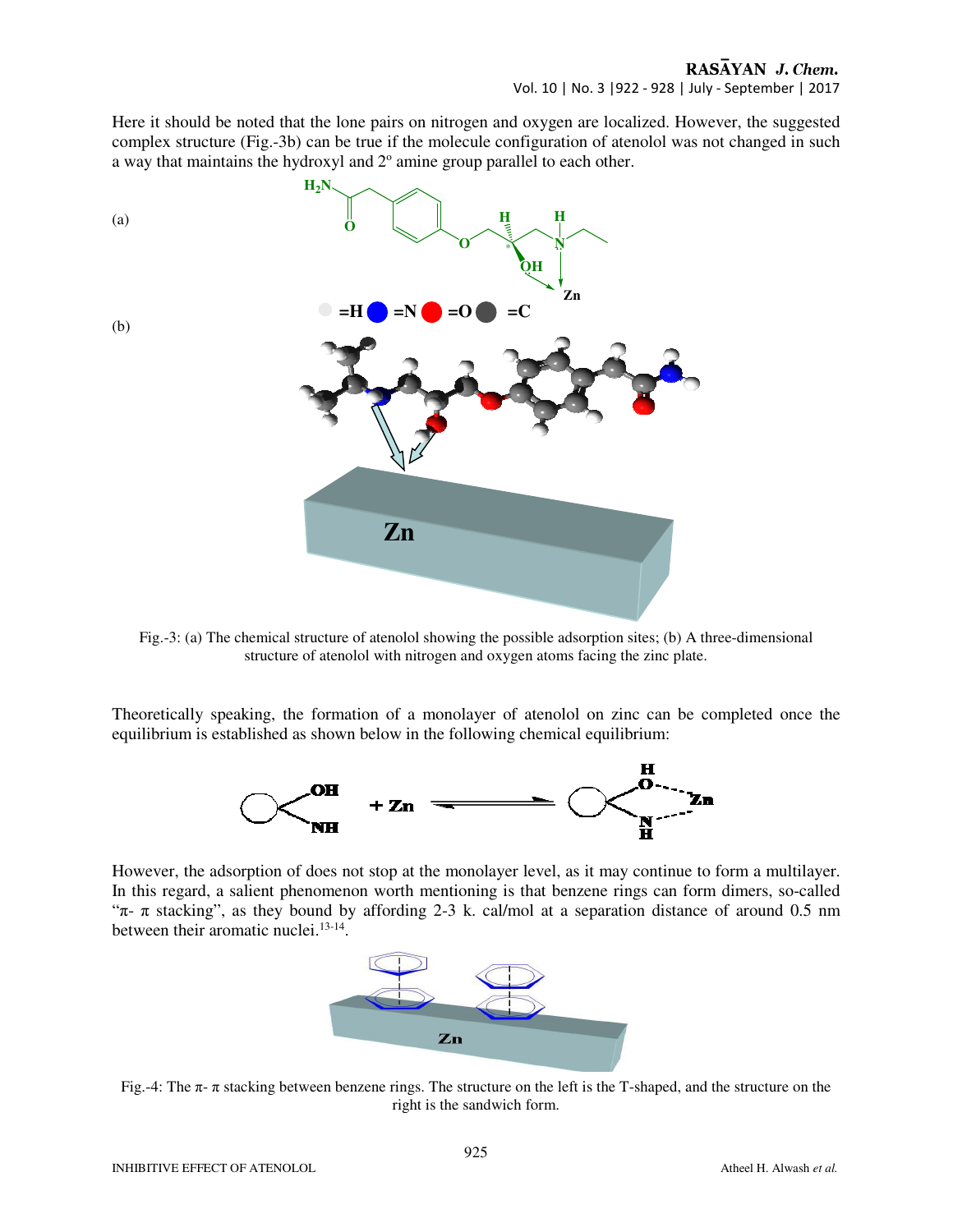There are three forms the benzene dimer can adopt.<sup>14</sup> Nevertheless, the most stable forms are the sandwich and the T-shaped forms as shown in Fig.-4.

 In fact, this gives a support to the current findings which showed that the CR did not stop dropping at 500 ppm. To further elucidate the mechanistic pathway of atenolol ligation to the zinc surface, an adsorption experiment was performed.

The adsorption isotherm showed that the adsorption was most probably a Freundlich isotherm as depicted in Fig.-5 (a, b, and c). In this case, the adsorption of atenolol does not discontinue after forming a monolayer which is quite consistent with what has been experimentally found based on gravimetric method.



Fig.-5: (a)The contact time of adsorption of atenolol (0-225 minutes), (b) The adsorption isotherm of atenolol at room temperature, (c)The logarithmic plot Freundlich isotherm showing a linear relationship with reasonable correlation coefficient.

The Freundlich equation can be represented as follows:  $log Qe = logK<sub>F</sub> +1/n log Ce$  (3)

Where, Oe, and Ce is the adsorbate quantity at equilibrium (g) and the concentration of atenolol at equilibrium (mg/L). The  $K_F$  and 1/n are defined as Freundlich constants, where KF is the adsorption capacity, and 1/n represents the adsorption intensity.<sup>15</sup>

There was a reasonable linear adsorption isotherm when log Qe was plotted versus log Ce as shown in Figure-5(c). The correlation coefficient was 0.9847, and the values of  $K_F$  was -1.93, and n = 1.34.

We suppose also that atenolol molecule in aqueous solution might form a hydrogen bonding with another molecule which is realistically acceptable knowing that all solutions were prepared in water.

In order to give a clearer picture for the corrosion inhibition, and adsorption of atenolol on zinc we performed a computational study to the atenolol inhibitor. The purpose of this computational study is to obtain some useful information regarding the electronic properties of atenolol to find out the correlation between atenolol structure and its inhibition capacity. The calculations for geometry optimization were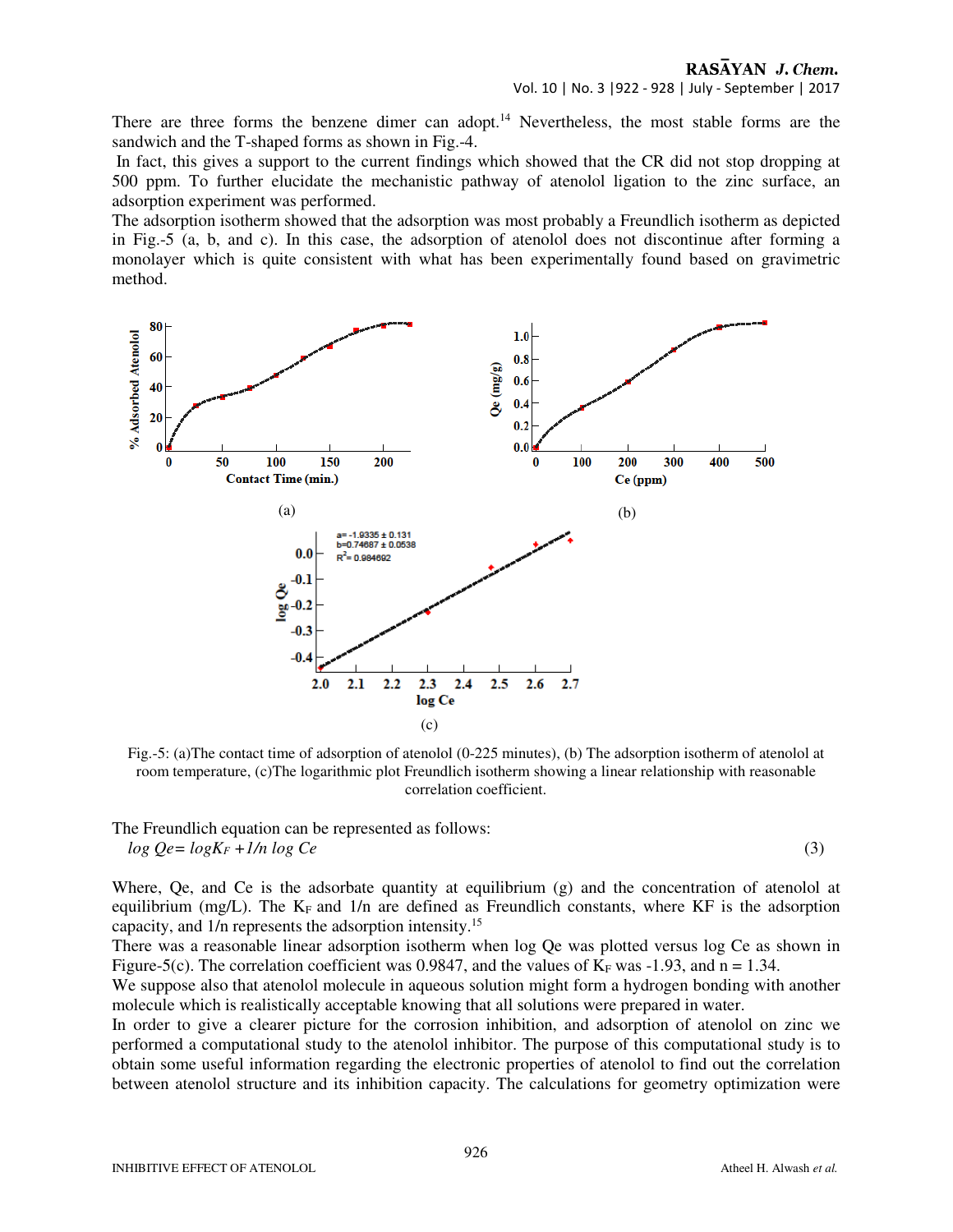conducted using the semi-empirical calculations with a PM3 protocol which has been established to give reasonable results.17-18



Fig.-6: (a)Structure of atenolol in a stick model,(b) Structure of atenolol in a ball and stick model, (c) 2D contour map of atenolol structure, (d)3D contour map of atenolol structure.

The contour map (Fig.-6c) showed the highest dipole moment which was on the nitrogen atom of the  $2^{\circ}$ amine. The direction of the dipole moment in the atenolol molecule is towards that amine group. That gives another support to the previous claim that this amine group is one of the possible anchors which can adsorb to the zinc.

The reasonable of the way of correlating the electronic configuration of atenolol obtained from the computation and the experimental data (corrosion and adsorption isotherms) is via calculating the energy gap and consequently the E<sub>HOMO</sub> and E<sub>LUMO</sub>. This was achieved using PM3 calculations to get the geometry optimized structure of atenolol, calculate the energies of HOMO, LUMO and other important indices as illustrated in Table-1.

| Table-1. The calculated qualitum enclinear parameters using 1 mJ method |                 |              |                 |        |
|-------------------------------------------------------------------------|-----------------|--------------|-----------------|--------|
| Compound                                                                | $E_{HOMO}$ (eV) | $ELUMO$ (eV) | $\Delta E$ (eV) | (Debve |
| Atenolol                                                                | $-9.283$        | $-0.267$     | $-9.016$        | 3.016  |

Table-1: The calculated quantum chemical parameters using PM3 method

The energy difference or the band gap (∆E) between the HOMO and LUMO energy levels of atenolol is a crucial factor, as, the low absolute value of ∆E gives good inhibition capacities<sup>19</sup>. Furthermore, the adsorption of atenolol is related to the  $E_{HOMO}$  and  $E_{LUMO}^{20-22}$ , since the higher  $E_{HOMO}$  means that the atenolol has a higher tendency to donate electrons towards the zinc metal. Additionally, lower ELUMO means a higher donation of the electron. In our case, we had obtained a higher  $E_{HOMO}$ , and a lower  $E_{LUMO}$ which confirms that atenolol has a good inhibition capacity.

### **CONCLUSION**

In conclusion, atenolol showed a good corrosion inhibitive effect for the zinc corrosion in HCl solution. This corrosion inhibition was tested via implementing weight loss measurements (gravimetric method),